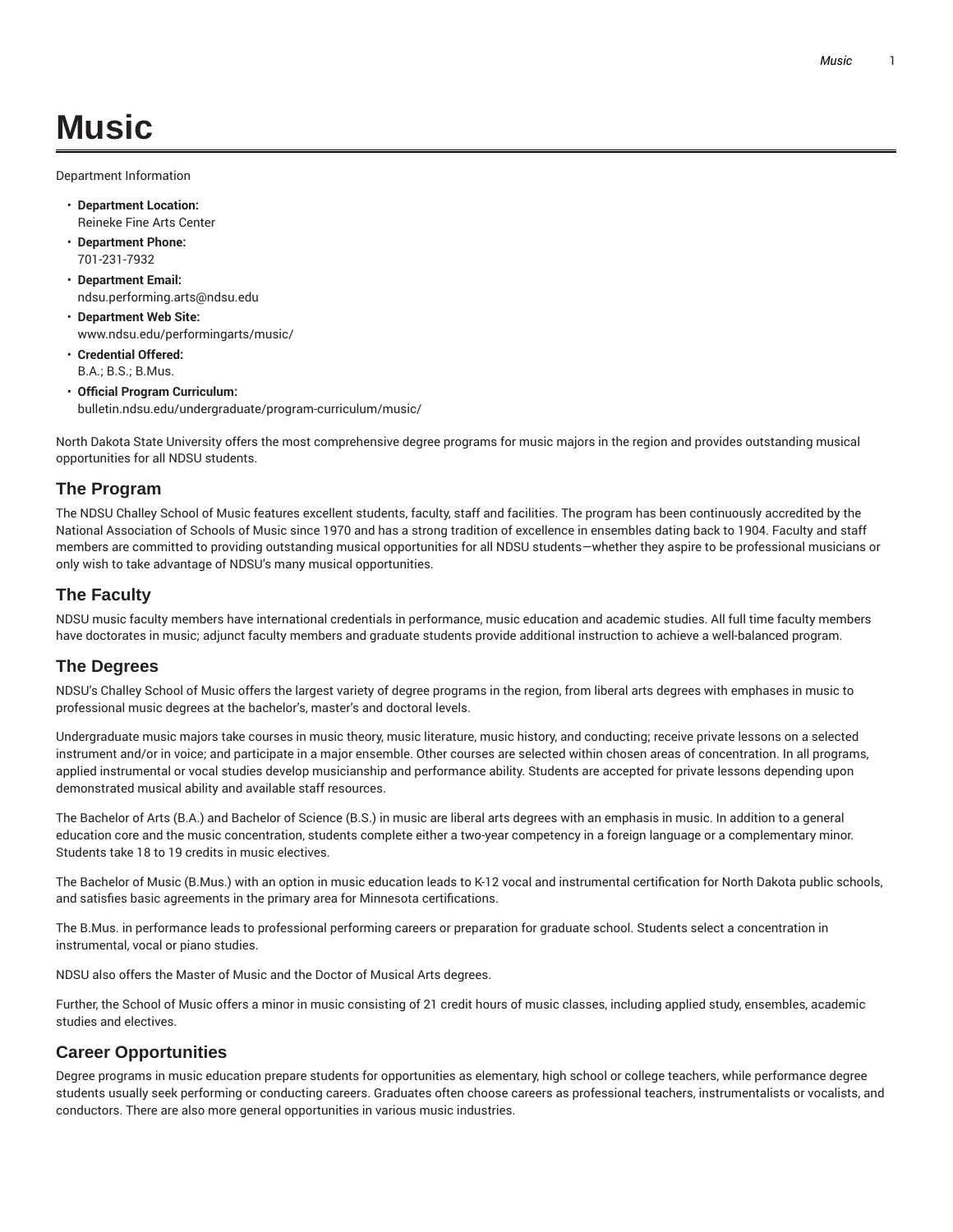# **Music Performance Opportunities**

All music ensembles are open to any NDSU student without regard to major and provide course credit (generally one semester hour for each group listed). Ensembles are some of the most rewarding experiences in college, and all students with musical interests are encouraged to participate.

The **Gold Star Marching Band** plays for all home NDSU football games and marches in special events during fall semester. The group rehearses three days per week and is open to all students.

The **Concert Choir** meets five days per week, both fall and spring semesters. Open by audition, the group tours regionally or nationally on an annual basis and to European countries every three years.

The **NDSU Wind Symphony** is NDSU's large concert ensemble for wind and percussion instruments. Members meet both fall and spring semesters and tour annually. Open by audition.

A smaller ensemble, **Madrigal Singers,** performs repertoire from the renaissance through contemporary periods. This auditioned group meets two days per week fall and spring semesters and produces the annual Madrigal Dinners in December. Members are auditioned from Concert Choir.

The **Jazz Ensembles** are two jazz big bands, generally of about 20 musicians each. Ensembles meet two times per week fall and spring semesters. Open by audition.

In **Opera Theatre,** opera scenes are rehearsed and produced each semester. This auditioned group meets three times per week. The School of Music traditionally produces a fully staged opera or musical every year in the spring semester.

A second concert band, **University Band** is open to all students by audition for section placement. University Band meets three times per week and has two concerts. The **University Symphony Orchestra** performs four concerts per year.

The **University Chamber Singers** is an auditioned mixed choir of students from many different majors and disciplines. They perform a wide variety of music and sing in at least two concerts each semester. There is an audition for this ensemble.

Women performing treble literature from all periods meet three times per week for **Cantemus,** and men sing with the **NDSU Statesmen.** There is no audition for these ensembles.

Chamber ensembles include the percussion ensemble, brass ensemble, brass chamber ensembles, woodwind chamber ensembles (including flute quartets, clarinet ensembles, saxophone quartets and mixed woodwinds), vocal chamber ensembles, piano chamber ensembles and jazz combos.

## **The Curricula**

Music degree programs vary because of the numerous options available. All music degrees, however, feature a general core of music classes that includes applied lessons, ensembles, supportive music courses, academic music studies and electives. Curriculum guides are available online and from the School of Music.

# **Plans of Study**

Please note this is a sample plan of study and not an official curriculum. Actual student schedules for each semester will vary depending on start year, education goals, applicable transfer credit, and course availability. Students are encouraged to work with their academic advisor on a regular basis to review degree progress and customize an individual plan of study.

| Freshman                              |                                                                      |                |
|---------------------------------------|----------------------------------------------------------------------|----------------|
| Fall                                  | <b>Credits Spring</b>                                                | <b>Credits</b> |
| <b>MUSC 130</b>                       | 3 MUSC 103 <sup>counts</sup> as a Humanities and<br>Fine Arts Gen Ed | 3              |
| <b>MUSC 132</b>                       | 1 MUSC 131                                                           | 3              |
| <b>MUSC 189</b>                       | 1 MUSC 133                                                           |                |
| MUSC 1XX Applied Lessons              | 1 MUSC 180                                                           | $\mathbf{0}$   |
| <b>MUSC 180</b>                       | 0 MUSC 1XX Applied Study                                             |                |
| <b>ENGL 110</b>                       | 4 ENGL 120                                                           | 3              |
| <b>COMM 110</b>                       | 3 Quantitative Reasoning Gen Ed<br>course                            | 3              |
| Science & Technology Gen Ed<br>course | 3 Minor requirement course                                           | $3-0$          |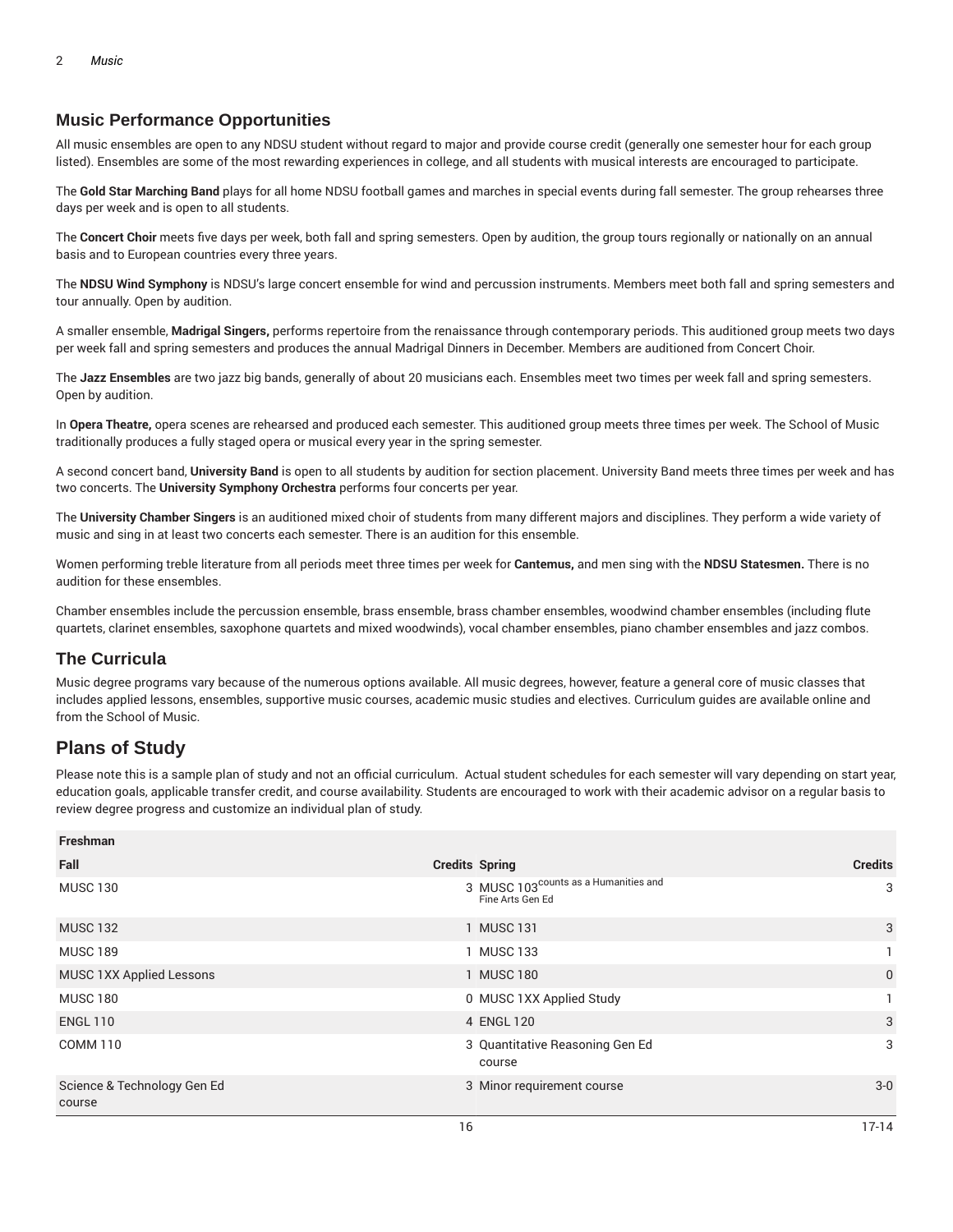| Sophomore                                                          |                       |                                                                            |                           |
|--------------------------------------------------------------------|-----------------------|----------------------------------------------------------------------------|---------------------------|
| Fall                                                               | <b>Credits Spring</b> |                                                                            | <b>Credits</b>            |
| <b>MUSC 180</b>                                                    |                       | 0 MUSC 180 Performance Attendance                                          | $\Omega$                  |
| <b>MUSC 230</b>                                                    |                       | 3 MUSC 2XX Applied Study                                                   | $\mathbf{1}$              |
| <b>MUSC 232</b>                                                    |                       | 1 MUSC 231                                                                 | 3                         |
| MUSC 2XX Applied Study                                             |                       | 1 MUSC 233                                                                 | 1                         |
| <b>MUSC 385</b>                                                    |                       | 3 MUSC 3XX Major Ensemble                                                  | 1                         |
| Social & Behavioral Science Gen Ed<br>course                       |                       | 3 MUSC 3XX Music Elective                                                  | 3                         |
| <b>MUSC 3XX Major Ensemble</b>                                     |                       | 1 Social & Behavioral Sciences/<br><b>Cultural Diversity Gen Ed course</b> | 3                         |
| Course for declared minor                                          |                       | 3 Science & Technology Gen Ed<br>course                                    | 3                         |
|                                                                    |                       | Science Lab                                                                | $\mathbf{1}$              |
|                                                                    | 15                    |                                                                            | 16                        |
| <b>Junior</b>                                                      |                       |                                                                            |                           |
| Fall                                                               |                       | <b>Credits Spring</b>                                                      | <b>Credits</b>            |
| MUSC 180 Performance Attendance                                    |                       | 0 MUSC 341                                                                 | $\ensuremath{\mathsf{3}}$ |
| MUSC 340 <sup>counts</sup> as a Humanities and<br>Fine Arts Gen Ed |                       | 3 MUSC 3XX Applied Study                                                   | $\mathbf{1}$              |
| <b>MUSC 3XX Major Ensemble</b>                                     |                       | 1 MUSC 3XX Major Ensemble                                                  | $\mathbf{1}$              |
| MUSC 3XX Applied Study                                             |                       | 1 Minor requirement or Language II                                         | $3 - 4$                   |
| College Requirement course                                         |                       | 3 College Requirement course                                               | 3                         |
| Minor requirement or Language I                                    |                       | 3-4 Music Elective course                                                  | 3                         |
| Upper Division English course                                      |                       | 3 Music Elective course                                                    | 3                         |
|                                                                    | $14-15$               |                                                                            | $17-18$                   |
| <b>Senior</b>                                                      |                       |                                                                            |                           |
| Fall                                                               |                       | <b>Credits Spring</b>                                                      | <b>Credits</b>            |
| MUSC 3XX Major Ensemble                                            |                       | 1 Capstone Experience                                                      | 1                         |
| <b>MUSC 3XX Music Elective</b>                                     |                       | 3 MUSC 3XX Major Ensemble                                                  | $\mathbf{1}$              |
| College Requirement course                                         |                       | 3 Music Elective                                                           | 3                         |
| Minor requirement or Language III                                  |                       | 3-4 Music Elective                                                         | 3                         |
| Science & Technology/Global<br>Perspectives Gen Ed course          |                       | 3 College Requirement                                                      | 3                         |
| Wellness Gen Ed course                                             |                       | 2 Minor requirement or Language IV                                         | $3 - 4$                   |
|                                                                    | $15 - 16$             |                                                                            | $14-15$                   |

Total Credits: 124-125

#### **Degree Requirements and Notes**

- Music majors may not declare a music minor.
- A grade of 'C' or better is required in all MUSC prefix courses.
- Arts, Humanities and Social Sciences College Requirements: An additional 9 credits are required by the College of Arts, Humanities and Social Sciences for all Bachelor of Science and Bachelor of Arts degree programs of study, except the Bachelor of Fine Arts degree, the Bachelor of Music degree, Bachelor of Landscape Architecture degree, and the Bachelor of Science in Architecture degree
- Bachelor of Science (B.S) Degree The completion of a minor program of study, a second major, or a second degree is required.
- Bachelor of Arts (B.A.) Degree Second year language proficiency at college level required.
- MUSC 189 is only required for first-time, first-year students--A first-time, first-year student is defined as a student who has not yet completed a college course as a college student. Students that are not first-time, first-year students that either transfer into the university or change their major are not required to take MUSC 189.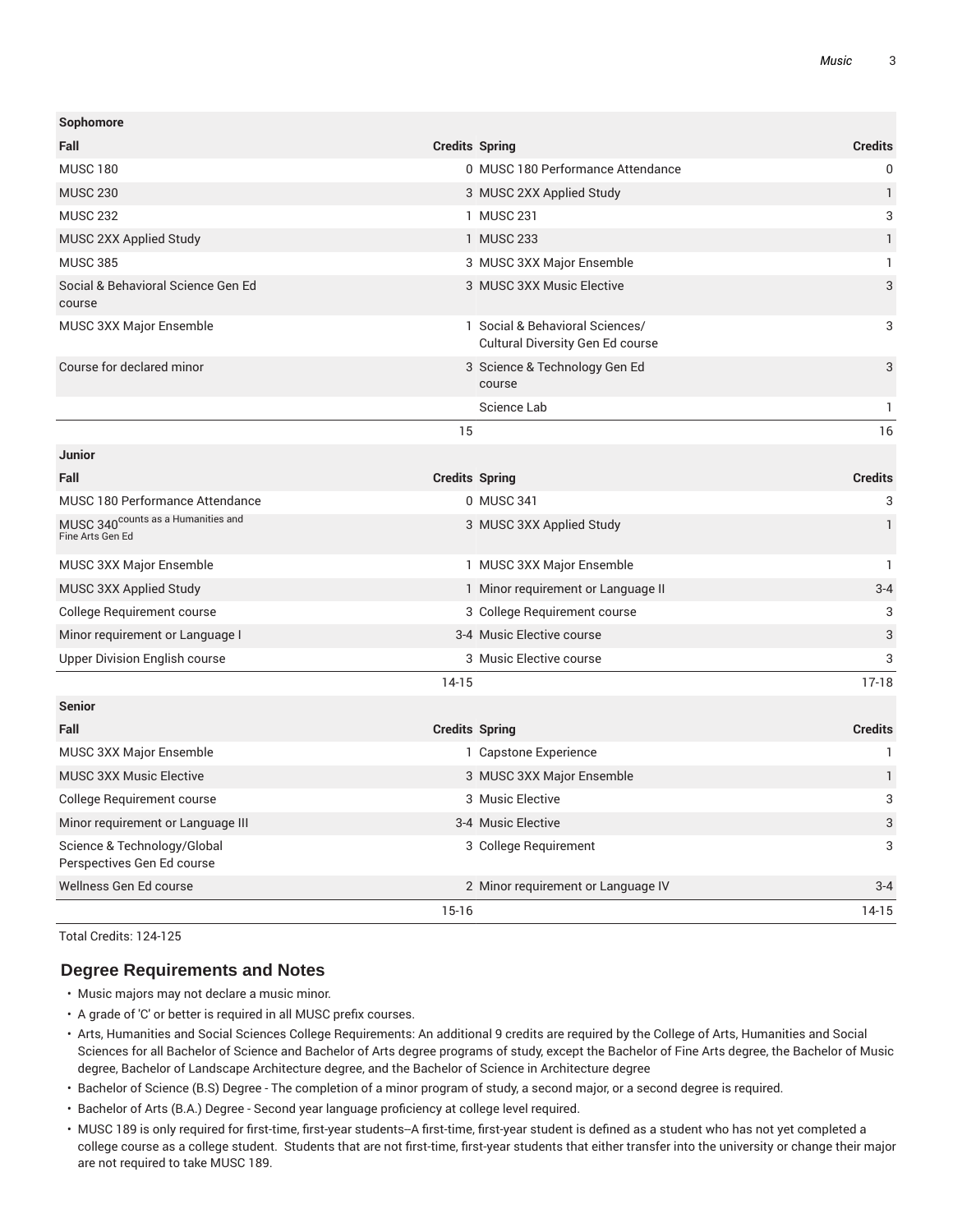- B.A./B.S. Recital Capstone or Individual Study Capstone is fulfilled by registration in MUSC 380 Recital, MUSC 480 Recital, or MUSC 494 Individual Study. The MUSC 494 Individual Study registration is approved by the music faculty and supervised by the adviser. Possibilities include:
	- Half (MUSC 380 Recital) or full (MUSC 480 Recital) recital with program notes.
	- Approved research project on a topic related to music; requires a formal written document (MUSC 494 Individual Study).
	- Approved internship, such as directing an ensemble (e.g. church choir), teaching at the NDSU Academy, observed regularly by the advisor, with a formal written document of the experience (MUSC 494 Individual Study).
	- Approved "lecture recital" with a formal presentation. Lecture recital should be at least the same length as a half recital (MUSC 494 Individual Study)
	- Performance or major opera role or a major solo with ensemble in a formal concert, accompanied by a summary document (MUSC 494 Individual Study)

Please note this is a sample plan of study and not an official curriculum. Actual student schedules for each semester will vary depending on start year, education goals, applicable transfer credit, and course availability. Students are encouraged to work with their academic advisor on a regular basis to review degree progress and customize an individual plan of study.

# **STUDENTS ENTERING AS A FRESHMAN IN AN ODD-YEAR FALL**

| <b>Freshman</b>                                             |                                                                      |                |
|-------------------------------------------------------------|----------------------------------------------------------------------|----------------|
| Fall                                                        | <b>Credits Spring</b>                                                | <b>Credits</b> |
| FRESHMAN - ODD YEAR - FALL<br><b>SEMESTER</b>               | FRESHMAN - EVEN YEAR - SPRING<br><b>SEMESTER</b>                     |                |
| <b>MUSC 130</b>                                             | 3 MUSC 103 <sup>counts</sup> as a Humanities and<br>Fine Arts Gen Ed | 3              |
| <b>MUSC 132</b>                                             | 1 MUSC 131                                                           | 3              |
| MUSC 160 (Up to 2 semesters of<br>MUSC 165 with permission) | 1 MUSC 133                                                           | $\mathbf{1}$   |
| MUSC 1XX Applied Study                                      | 1 MUSC 161                                                           | $\mathbf{1}$   |
| <b>MUSC 173</b>                                             | 1 MUSC 1XX Applied Study                                             | $\mathbf{1}$   |
| <b>MUSC 180</b>                                             | 0 MUSC 173                                                           | $\mathbf{1}$   |
| <b>MUSC 189</b>                                             | 1 MUSC 180                                                           | $\mathbf 0$    |
| MUSC 3XX Major Ensemble                                     | 1 MUSC 3XX Major Ensemble                                            | $\mathbf{1}$   |
| <b>ENGL 110</b>                                             | 4 MUSC 1XX Minor Ensemble                                            | $\mathbf{1}$   |
| <b>COMM 110</b>                                             | 3 ENGL 120                                                           | 3              |
|                                                             |                                                                      |                |
|                                                             | 16                                                                   | 15             |
| Sophomore                                                   |                                                                      |                |
| Fall                                                        | <b>Credits Spring</b>                                                | <b>Credits</b> |
| SOPHOMORE - EVEN YEAR - FALL<br><b>SEMESTER</b>             | SOPHOMORE - ODD YEAR - SPRING<br><b>SEMESTER</b>                     |                |
| <b>MUSC 180</b>                                             | 0 MUSC 180                                                           | $\pmb{0}$      |
| <b>MUSC 230</b>                                             | 3 MUSC 231                                                           | 3              |
| <b>MUSC 232</b>                                             | 1 MUSC 233                                                           | $\mathbf{1}$   |
| <b>MUSC 260</b>                                             | 1 MUSC 261                                                           | $\mathbf{1}$   |
| MUSC 2XX Applied Study                                      | 1 MUSC 2XX Applied Study                                             | $\mathbf{1}$   |
| <b>MUSC 273</b>                                             | 1 MUSC 273                                                           | $\mathbf{1}$   |
| MUSC 3XX Major Ensemble                                     | 1 MUSC 3XX Major Ensemble                                            | $\mathbf{1}$   |
| <b>MUSC 1XX Minor Ensemble</b>                              | 1 MUSC 1XX Minor Ensemble                                            | $\mathbf{1}$   |
| <b>MUSC 385</b>                                             | 3 Social & Behavioral Sciences/<br>Cultural Diversity Gen Ed         | 3              |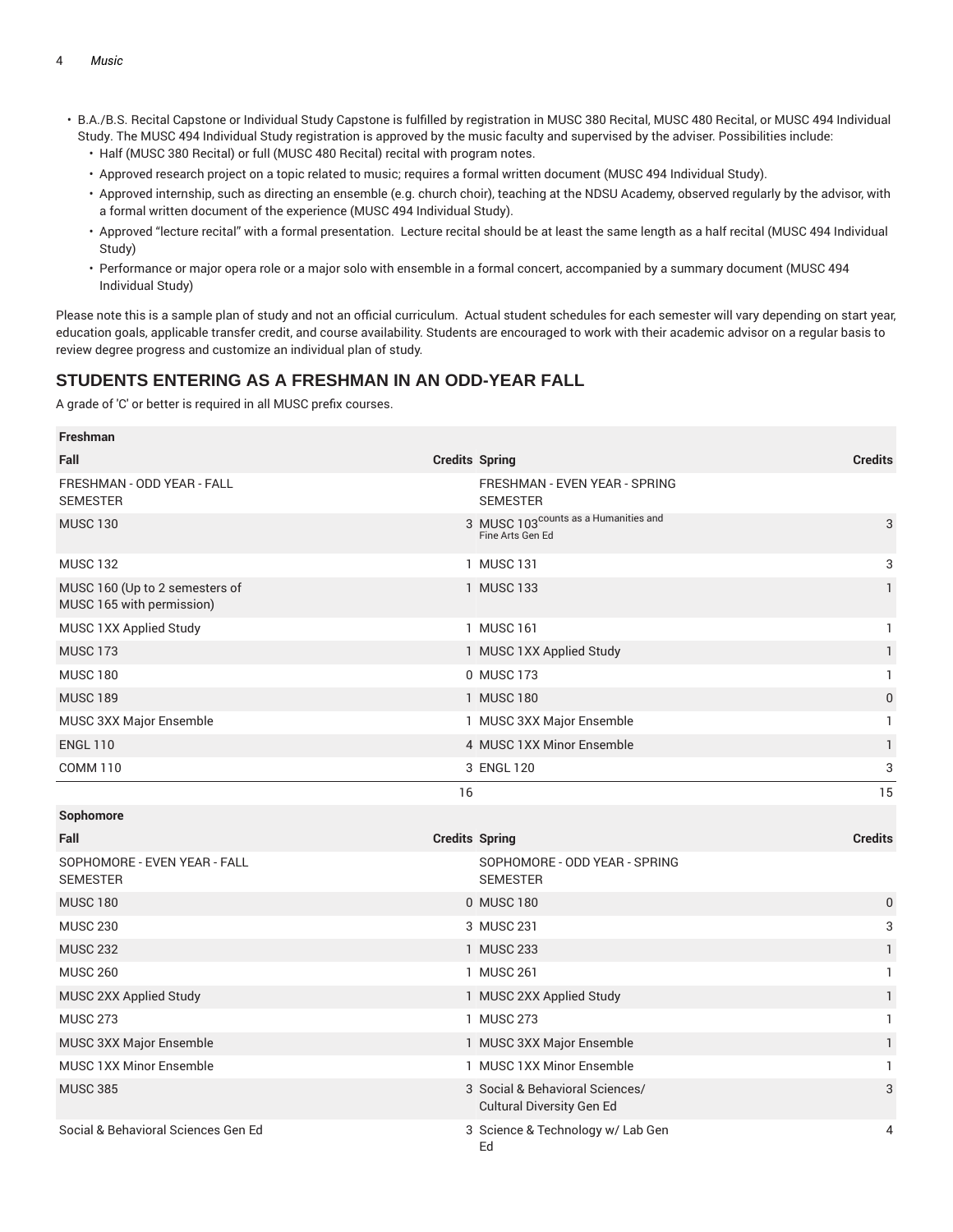| Science & Technology Gen Ed                                                        | 3                     |                                                                                                 |                           |
|------------------------------------------------------------------------------------|-----------------------|-------------------------------------------------------------------------------------------------|---------------------------|
|                                                                                    | 18                    |                                                                                                 | 16                        |
| Junior                                                                             |                       |                                                                                                 |                           |
| Fall                                                                               | <b>Credits Spring</b> |                                                                                                 | <b>Credits</b>            |
| JUNIOR - ODD YEAR - FALL<br><b>SEMESTER</b>                                        |                       | JUNIOR - EVEN YEAR - SPRING<br><b>SEMESTER</b>                                                  |                           |
| <b>MUSC 180</b>                                                                    |                       | 0 MUSC 341                                                                                      | 3                         |
| <b>MUSC 250</b>                                                                    |                       | 2 MUSC 380                                                                                      | $\mathbf{1}$              |
| <b>MUSC 331</b>                                                                    |                       | 2 MUSC 3XX Major Ensemble                                                                       | $\mathbf{1}$              |
| MUSC 340 <sup>counts</sup> as a Humanities and<br>Fine Arts Gen Ed                 |                       | 3 MUSC 1XX Minor Ensemble                                                                       | $\mathbf{1}$              |
| <b>MUSC 344</b>                                                                    |                       | 2 MUSC 3XX Applied Study                                                                        | $\mathbf{1}$              |
| MUSC 3XX Major Ensemble                                                            |                       | 1 MUSC 373 (1 credit of pedagogy)                                                               | 3                         |
| MUSC 3XX Applied Study                                                             |                       | 1 Jazz Studies                                                                                  | $\mathbf{1}$              |
| MUSC 373 <sup>1</sup> credit of pedadogy                                           |                       | 3 MUSC 411 <sup>need 2</sup> courses of Advanced<br>Theory from MUSC 411, MUSC 430, MUSC<br>431 | (3)                       |
| <b>Jazz Studies</b>                                                                |                       | 1 ENGL 323 (or any upper division<br>English course approved by advisor)                        | 3                         |
| <b>MUSC 441</b>                                                                    | $\overline{2}$        |                                                                                                 |                           |
|                                                                                    | 17                    |                                                                                                 | 14                        |
| <b>Senior</b>                                                                      |                       |                                                                                                 |                           |
| Fall                                                                               | <b>Credits Spring</b> |                                                                                                 | <b>Credits</b>            |
| <b>SENIOR - EVEN YEAR - FALL</b><br><b>SEMESTER</b>                                |                       | SENIOR - ODD YEAR - SPRING<br><b>SEMESTER</b>                                                   |                           |
| MUSC 3XX Major Ensemble                                                            |                       | 1 MUSC 3XX Major Ensemble                                                                       | $\mathbf{1}$              |
| Jazz Studies                                                                       |                       | 1 Jazz Studies                                                                                  | $\mathbf{1}$              |
| MUSC 431 need 2 courses of Advanced<br>Theory from MUSC 411, MUSC 430, MUSC<br>431 |                       | 3 MUSC 430 <sup>need 2</sup> courses of Advanced<br>Theory from MUSC 411, MUSC 430, MUSC<br>431 | 3                         |
| MUSC 4XX Applied Studies                                                           |                       | 1 MUSC 4XX Applied Study                                                                        | 1                         |
| <b>MUSC 473</b>                                                                    |                       | 3 MUSC 473                                                                                      | $\ensuremath{\mathsf{3}}$ |
| Science & Technology/Global<br>Perspectives Gen Ed                                 |                       | 3 MUSC 480                                                                                      | $\mathbf{1}$              |
| Wellness Gen Ed                                                                    |                       | 2 Quantitative Reasoning Gen Ed                                                                 | 3                         |
|                                                                                    | 14                    |                                                                                                 | 13                        |

# **STUDENTS ENTERING AS A FRESHMAN IN AN EVEN-YEAR FALL**

| Freshman                                                    |                                                                    |                |
|-------------------------------------------------------------|--------------------------------------------------------------------|----------------|
| Fall                                                        | <b>Credits Spring</b>                                              | <b>Credits</b> |
| FRESHMAN - EVEN YEAR - FALL<br><b>SEMESTER</b>              | MUSC 103 <sup>counts</sup> as a Humanities and<br>Fine Arts Gen Ed | 3              |
| <b>MUSC 130</b>                                             | 3 MUSC 131                                                         | 3              |
| <b>MUSC 132</b>                                             | MUSC 133                                                           |                |
| MUSC 160 (Up to 2 semesters of<br>MUSC 165 with permission) | <b>MUSC 161</b>                                                    |                |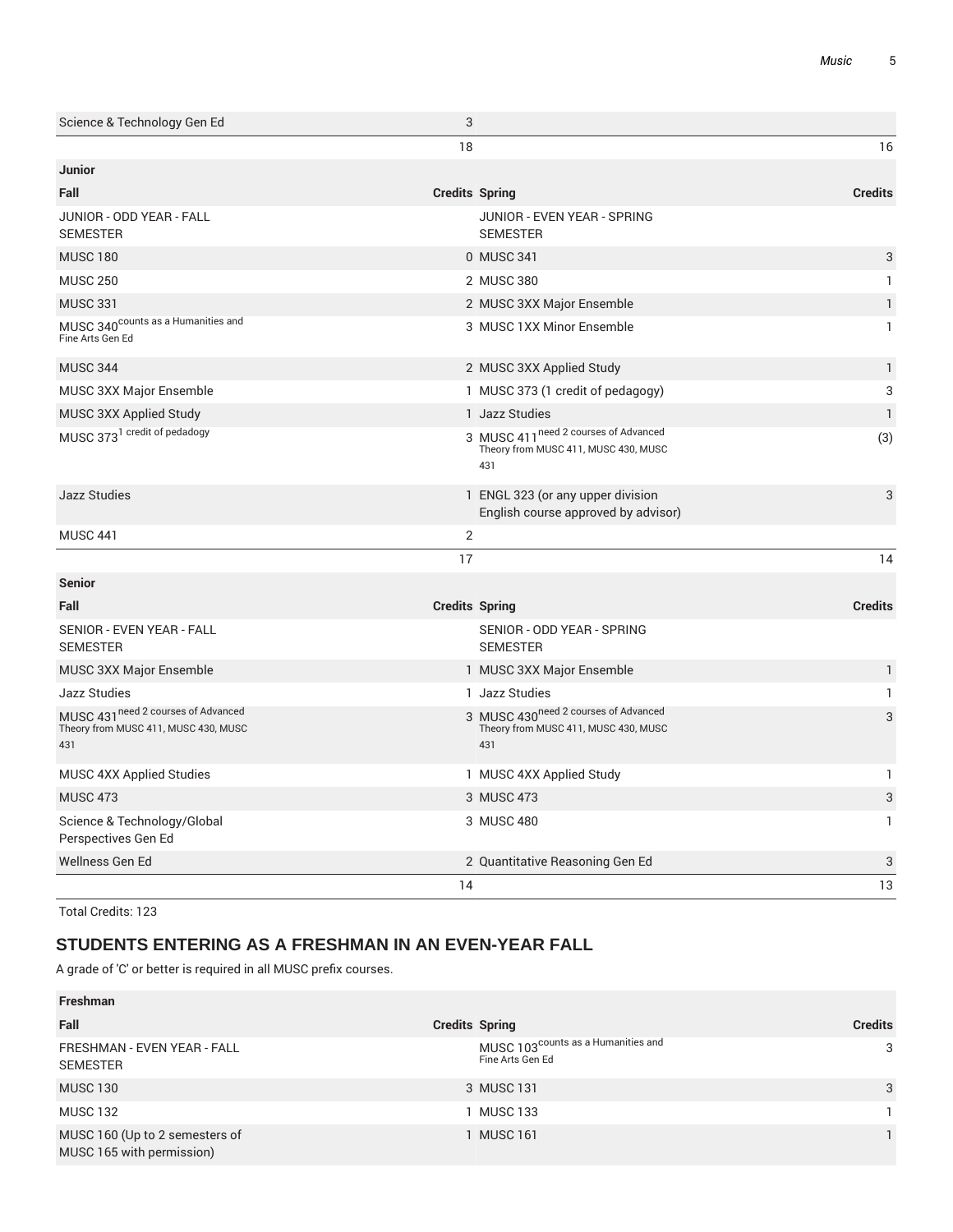| JUNIOR - EVEN YEAR - FALL<br><b>SEMESTER</b><br><b>MUSC 180</b><br><b>MUSC 250</b><br>MUSC 340 <sup>counts</sup> as a Humanities and<br>Fine Arts Gen Ed<br>MUSC 3XX Applied Study<br>MUSC 373 <sup>1</sup> credit of pedadogy<br>MUSC 3XX Major Ensemble<br>MUSC 1XX Minor Ensemble<br><b>Jazz Studies</b><br>MUSC 431 need 2 courses of Advanced<br>Theory from MUSC 411, MUSC 430, MUSC<br>431 | JUNIOR - ODD YEAR - SPRING<br><b>SEMESTER</b><br>0 MUSC 341<br>2 MUSC 380<br>3 MUSC 3XX Applied Study<br>1 MUSC 373 (1 credit of pedadogy)<br>3 MUSC 3XX Major Ensemble<br>1 MUSC 1XX Minor Ensemble<br>1 Jazz Studies<br>1 MUSC 430 <sup>need 2</sup> courses of Advanced<br>Theory from MUSC 411, MUSC 430, MUSC<br>431<br>(3) ENGL 323 (or any upper division<br>English course approved by advisor) | 3<br>1<br>$\mathbf{1}$<br>3<br>$\mathbf{1}$<br>1<br>$\mathbf{1}$<br>3<br>3 |
|---------------------------------------------------------------------------------------------------------------------------------------------------------------------------------------------------------------------------------------------------------------------------------------------------------------------------------------------------------------------------------------------------|---------------------------------------------------------------------------------------------------------------------------------------------------------------------------------------------------------------------------------------------------------------------------------------------------------------------------------------------------------------------------------------------------------|----------------------------------------------------------------------------|
|                                                                                                                                                                                                                                                                                                                                                                                                   |                                                                                                                                                                                                                                                                                                                                                                                                         |                                                                            |
|                                                                                                                                                                                                                                                                                                                                                                                                   |                                                                                                                                                                                                                                                                                                                                                                                                         |                                                                            |
|                                                                                                                                                                                                                                                                                                                                                                                                   |                                                                                                                                                                                                                                                                                                                                                                                                         |                                                                            |
|                                                                                                                                                                                                                                                                                                                                                                                                   |                                                                                                                                                                                                                                                                                                                                                                                                         |                                                                            |
|                                                                                                                                                                                                                                                                                                                                                                                                   |                                                                                                                                                                                                                                                                                                                                                                                                         |                                                                            |
|                                                                                                                                                                                                                                                                                                                                                                                                   |                                                                                                                                                                                                                                                                                                                                                                                                         |                                                                            |
|                                                                                                                                                                                                                                                                                                                                                                                                   |                                                                                                                                                                                                                                                                                                                                                                                                         |                                                                            |
|                                                                                                                                                                                                                                                                                                                                                                                                   |                                                                                                                                                                                                                                                                                                                                                                                                         |                                                                            |
|                                                                                                                                                                                                                                                                                                                                                                                                   |                                                                                                                                                                                                                                                                                                                                                                                                         |                                                                            |
|                                                                                                                                                                                                                                                                                                                                                                                                   |                                                                                                                                                                                                                                                                                                                                                                                                         |                                                                            |
|                                                                                                                                                                                                                                                                                                                                                                                                   |                                                                                                                                                                                                                                                                                                                                                                                                         |                                                                            |
|                                                                                                                                                                                                                                                                                                                                                                                                   |                                                                                                                                                                                                                                                                                                                                                                                                         |                                                                            |
| Fall                                                                                                                                                                                                                                                                                                                                                                                              | <b>Credits Spring</b>                                                                                                                                                                                                                                                                                                                                                                                   | <b>Credits</b>                                                             |
| Junior                                                                                                                                                                                                                                                                                                                                                                                            |                                                                                                                                                                                                                                                                                                                                                                                                         |                                                                            |
|                                                                                                                                                                                                                                                                                                                                                                                                   | 15                                                                                                                                                                                                                                                                                                                                                                                                      | 16                                                                         |
|                                                                                                                                                                                                                                                                                                                                                                                                   | Ed                                                                                                                                                                                                                                                                                                                                                                                                      |                                                                            |
| Social & Behavioral Sciences Gen Ed                                                                                                                                                                                                                                                                                                                                                               | <b>Cultural Diversity Gen Ed</b><br>3 Science & Technology w/ Lab Gen                                                                                                                                                                                                                                                                                                                                   | 4                                                                          |
| <b>MUSC 385</b>                                                                                                                                                                                                                                                                                                                                                                                   | 3 Social & Behavioral Sciences/                                                                                                                                                                                                                                                                                                                                                                         | 3                                                                          |
| MUSC 1XX Minor Ensemble                                                                                                                                                                                                                                                                                                                                                                           | 1 MUSC 1XX Minor Ensemble                                                                                                                                                                                                                                                                                                                                                                               | $\mathbf{1}$                                                               |
| MUSC 3XX Major Ensemble                                                                                                                                                                                                                                                                                                                                                                           | 1 MUSC 3XX Major Ensemble                                                                                                                                                                                                                                                                                                                                                                               | $\mathbf{1}$                                                               |
| <b>MUSC 273</b>                                                                                                                                                                                                                                                                                                                                                                                   | 1 MUSC 273                                                                                                                                                                                                                                                                                                                                                                                              | $\mathbf{1}$                                                               |
| MUSC 2XX Applied Study                                                                                                                                                                                                                                                                                                                                                                            | 1 MUSC 2XX Applied Study                                                                                                                                                                                                                                                                                                                                                                                | $\mathbf{1}$                                                               |
| <b>MUSC 260</b>                                                                                                                                                                                                                                                                                                                                                                                   | 1 MUSC 261                                                                                                                                                                                                                                                                                                                                                                                              | $\mathbf{1}$                                                               |
| <b>MUSC 232</b>                                                                                                                                                                                                                                                                                                                                                                                   | 1 MUSC 233                                                                                                                                                                                                                                                                                                                                                                                              | $\mathbf{1}$                                                               |
| <b>MUSC 230</b>                                                                                                                                                                                                                                                                                                                                                                                   | 3 MUSC 231                                                                                                                                                                                                                                                                                                                                                                                              | 3                                                                          |
| <b>MUSC 180</b>                                                                                                                                                                                                                                                                                                                                                                                   | 0 MUSC 180                                                                                                                                                                                                                                                                                                                                                                                              | $\mathbf 0$                                                                |
| SOPHOMORE - ODD YEAR - FALL<br><b>SEMESTER</b>                                                                                                                                                                                                                                                                                                                                                    | SOPHOMORE - EVEN YEAR -<br><b>SPRING SEMESTER</b>                                                                                                                                                                                                                                                                                                                                                       |                                                                            |
| Fall                                                                                                                                                                                                                                                                                                                                                                                              | <b>Credits Spring</b>                                                                                                                                                                                                                                                                                                                                                                                   | <b>Credits</b>                                                             |
| Sophomore                                                                                                                                                                                                                                                                                                                                                                                         |                                                                                                                                                                                                                                                                                                                                                                                                         |                                                                            |
|                                                                                                                                                                                                                                                                                                                                                                                                   | 16                                                                                                                                                                                                                                                                                                                                                                                                      | 17                                                                         |
| <b>COMM 110</b>                                                                                                                                                                                                                                                                                                                                                                                   | 3                                                                                                                                                                                                                                                                                                                                                                                                       |                                                                            |
| <b>ENGL 110</b>                                                                                                                                                                                                                                                                                                                                                                                   | 4 Science & Technology Gen Ed                                                                                                                                                                                                                                                                                                                                                                           | 3                                                                          |
| MUSC 3XX Major Ensemble                                                                                                                                                                                                                                                                                                                                                                           | 1 ENGL 120                                                                                                                                                                                                                                                                                                                                                                                              | 3                                                                          |
| <b>MUSC 189</b>                                                                                                                                                                                                                                                                                                                                                                                   | 0 MUSC 180<br>1 MUSC 3XX Major Ensemble                                                                                                                                                                                                                                                                                                                                                                 | 1                                                                          |
|                                                                                                                                                                                                                                                                                                                                                                                                   |                                                                                                                                                                                                                                                                                                                                                                                                         | $\mathbf{1}$<br>$\mathbf 0$                                                |
| <b>MUSC 180</b>                                                                                                                                                                                                                                                                                                                                                                                   |                                                                                                                                                                                                                                                                                                                                                                                                         |                                                                            |
| MUSC 1XX Applied Study<br><b>MUSC 173</b>                                                                                                                                                                                                                                                                                                                                                         | 1 MUSC 1XX Applied Study<br>1 MUSC 173                                                                                                                                                                                                                                                                                                                                                                  | $\mathbf{1}$                                                               |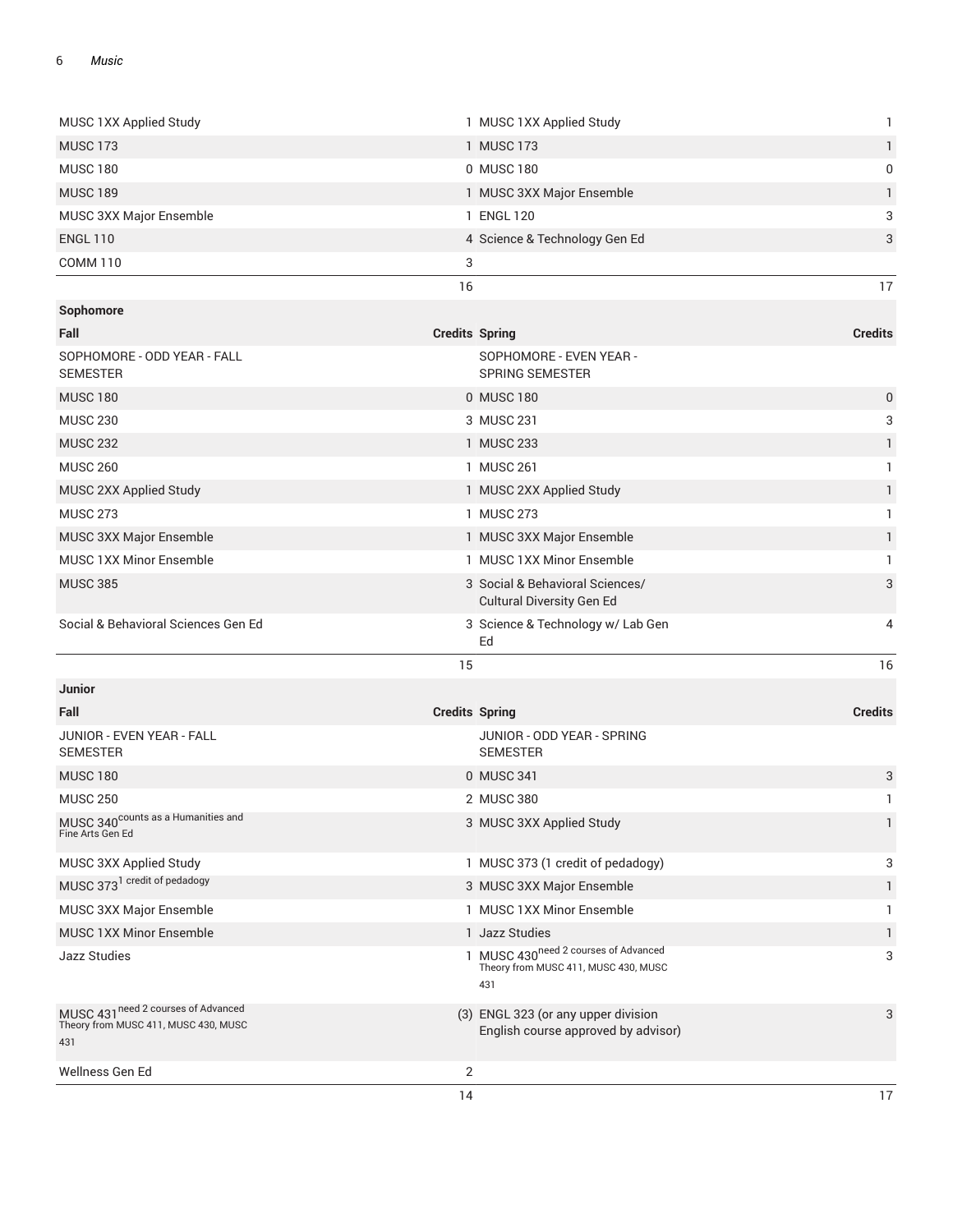| <b>Senior</b>                                      |                                                                                                 |                |
|----------------------------------------------------|-------------------------------------------------------------------------------------------------|----------------|
| Fall                                               | <b>Credits Spring</b>                                                                           | <b>Credits</b> |
| SENIOR - ODD YEAR - FALL<br><b>SEMESTER</b>        | SENIOR - EVEN YEAR - SPRING<br><b>SEMESTER</b>                                                  |                |
| <b>MUSC 331</b>                                    | 2 MUSC 3XX Major Ensemble                                                                       |                |
| <b>MUSC 344</b>                                    | 2 MUSC 411 <sup>need 2</sup> courses of Advanced<br>Theory from MUSC 411, MUSC 430, MUSC<br>431 | 3              |
| <b>MUSC 3XX Major Ensemble</b>                     | 1 MUSC 4XX Applied Study                                                                        |                |
| <b>MUSC 441</b>                                    | 2 MUSC 473                                                                                      | 3              |
| MUSC 4XX Applied Study                             | 1 MUSC 480                                                                                      |                |
| <b>MUSC 473</b>                                    | 3 Jazz Studies                                                                                  |                |
| <b>Jazz Studies</b>                                | 1 Quantitative Reasoning Gen Ed                                                                 | 3              |
| Science & Technology/Global<br>Perspectives Gen Ed | 3                                                                                               |                |
|                                                    | 15                                                                                              | 13             |

Please note this is a sample plan of study and not an official curriculum. Actual student schedules for each semester will vary depending on start year, education goals, applicable transfer credit, and course availability. Students are encouraged to work with their academic advisor on a regular basis to review degree progress and customize an individual plan of study.

## **STUDENTS ENTERING AS A FRESHMAN IN AN ODD-YEAR FALL**

| <b>Freshman</b>                                 |                                                                    |                |
|-------------------------------------------------|--------------------------------------------------------------------|----------------|
| Fall                                            | <b>Credits Spring</b>                                              | <b>Credits</b> |
| FRESHMAN - ODD YEAR - FALL<br><b>SEMESTER</b>   | MUSC 103 <sup>counts</sup> as a Humanities and<br>Fine Arts Gen Ed | 3              |
| <b>MUSC 130</b>                                 | 3 MUSC 131                                                         | 3              |
| <b>MUSC 132</b>                                 | 1 MUSC 133                                                         | $\mathbf{1}$   |
| <b>MUSC 165</b>                                 | 1 MUSC 165                                                         | 1              |
| <b>MUSC 180</b>                                 | 0 MUSC 173                                                         | 1              |
| MUSC $1891$                                     | 1 MUSC 180                                                         | $\mathbf 0$    |
| <b>ENGL 110</b>                                 | 4 ENGL 120                                                         | 3              |
| <b>COMM 110</b>                                 | 3 Quantitative Reasoning Gen Ed                                    | 3              |
| Science & Technology Gen Ed                     | 3                                                                  |                |
|                                                 | 16                                                                 | 15             |
|                                                 |                                                                    |                |
| Sophomore                                       |                                                                    |                |
| Fall                                            | <b>Credits Spring</b>                                              | <b>Credits</b> |
| SOPHOMORE - EVEN YEAR - FALL<br><b>SEMESTER</b> | SOPHOMORE - ODD YEAR - SPRING<br><b>SEMESTER</b>                   |                |
| <b>MUSC 180</b>                                 | 0 MUSC 180                                                         | $\mathbf 0$    |
| <b>MUSC 230</b>                                 | 3 MUSC 231                                                         | 3              |
| <b>MUSC 232</b>                                 | 1 MUSC 233                                                         | 1              |
| <b>MUSC 265</b>                                 | 1 MUSC 265                                                         | 1              |
| <b>MUSC 273</b>                                 | 2 MUSC 273                                                         | $\mathbf{2}$   |
| <b>MUSC 385</b>                                 | 3 MUSC 3XX Major Ensemble                                          |                |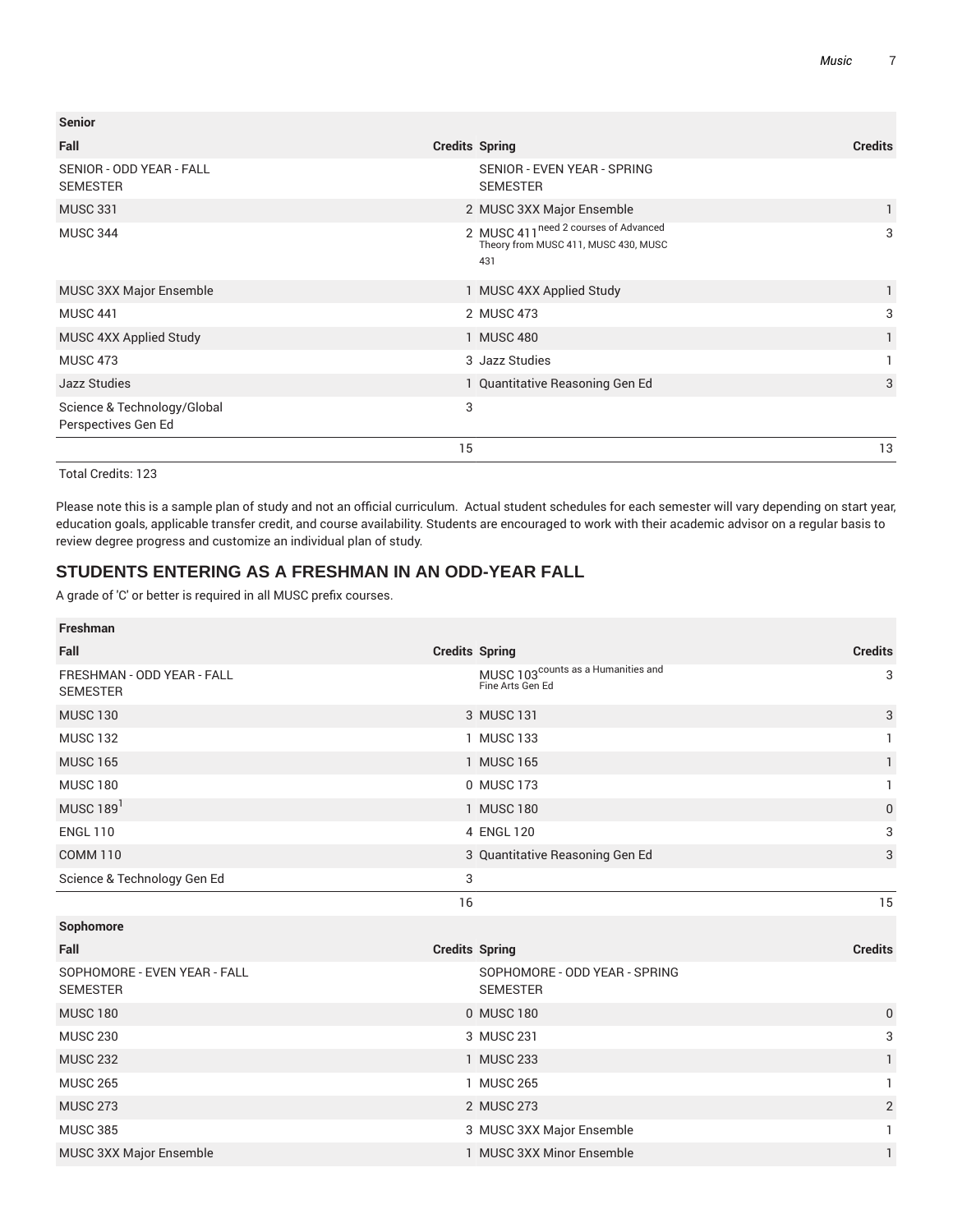|                                                                                                                            | 16                    |                                                              | 13             |
|----------------------------------------------------------------------------------------------------------------------------|-----------------------|--------------------------------------------------------------|----------------|
| Wellness Gen Ed                                                                                                            |                       | 2 Jazz Studies                                               | $\mathbf{1}$   |
| Science & Technology/Global<br>Perspectives Gen Ed                                                                         |                       | 3 MUSC 480                                                   | $\mathbf{1}$   |
| <b>MUSC 473</b>                                                                                                            |                       | 3 MUSC 473                                                   | 3              |
| <b>MUSC 465</b>                                                                                                            |                       | 1 MUSC 465                                                   | 1              |
| MUSC 442 (or MUSC 344 Wind Band<br>Literature or MUSC 346 Survey/<br>Vocal Literature or MUSC 441<br>Symphonic Literature) |                       | 2 MUSC 430                                                   | 3              |
| <b>MUSC 431</b>                                                                                                            |                       | 3 MUSC 424                                                   | $\overline{2}$ |
| MUSC 3XX Minor Ensemble                                                                                                    |                       | 1 MUSC 3XX Minor Ensemble                                    | 1              |
| MUSC 3XX Major Ensemble                                                                                                    |                       | 1 MUSC 3XX Major Ensemble                                    | 1              |
| SENIOR - EVEN YEAR - FALL<br><b>SEMESTER</b>                                                                               |                       | SENIOR - ODD YEAR - SPRING<br><b>SEMESTER</b>                |                |
| Fall                                                                                                                       | <b>Credits Spring</b> |                                                              | <b>Credits</b> |
| <b>Senior</b>                                                                                                              |                       |                                                              |                |
|                                                                                                                            | 16                    |                                                              | 15             |
| ENGL 323 (or any upper division<br>English course approved by advisor)                                                     |                       | 3 Jazz Studies                                               | 1              |
| <b>MUSC 443</b>                                                                                                            |                       | 3 MUSC 411                                                   | 3              |
| <b>MUSC 3XX Minor Ensemble</b>                                                                                             |                       | 1 MUSC 423                                                   | 2              |
| MUSC 3XX Major Ensemble                                                                                                    |                       | 1 MUSC 380                                                   | $\mathbf{1}$   |
| <b>MUSC 373</b>                                                                                                            |                       | 2 MUSC 3XX Minor Ensemble                                    | $\mathbf{1}$   |
| <b>MUSC 365</b>                                                                                                            |                       | 1 MUSC 3XX Major Ensemble                                    | $\mathbf{1}$   |
| MUSC 340 <sup>counts</sup> as a Humanities and<br>Fine Arts Gen Ed                                                         |                       | 3 MUSC 373                                                   | $\overline{2}$ |
| <b>MUSC 250</b>                                                                                                            |                       | 2 MUSC 365                                                   | 1              |
| <b>MUSC 180</b>                                                                                                            |                       | 0 MUSC 341                                                   | 3              |
| JUNIOR - ODD YEAR - FALL<br><b>SEMESTER</b>                                                                                |                       | JUNIOR - EVEN YEAR - SPRING<br><b>SEMESTER</b>               |                |
| Fall                                                                                                                       | <b>Credits Spring</b> |                                                              | <b>Credits</b> |
| Junior                                                                                                                     |                       |                                                              |                |
|                                                                                                                            | 15                    |                                                              | 16             |
| Social & Behavioral Sciences Gen Ed                                                                                        | Ed                    | 3 Science & Technology w/ Lab Gen                            | 4              |
| <b>MUSC 3XX Minor Ensemble</b>                                                                                             |                       | 1 Social & Behavioral Sciences/<br>Cultural Diversity Gen Ed | 3              |
|                                                                                                                            |                       |                                                              |                |

<sup>1</sup> MUSC 189 is only required for first-time, first-year students. A first-time, first-year student is defined as a student who has not yet completed a college course as a college student. Students that are not first-time, first-year students that either transfer into the university or change their major are not required to take MUSC 189.

\* Music majors may not declare a music minor.

# **STUDENTS ENTERING AS A FRESHMAN IN AN EVEN-YEAR FALL**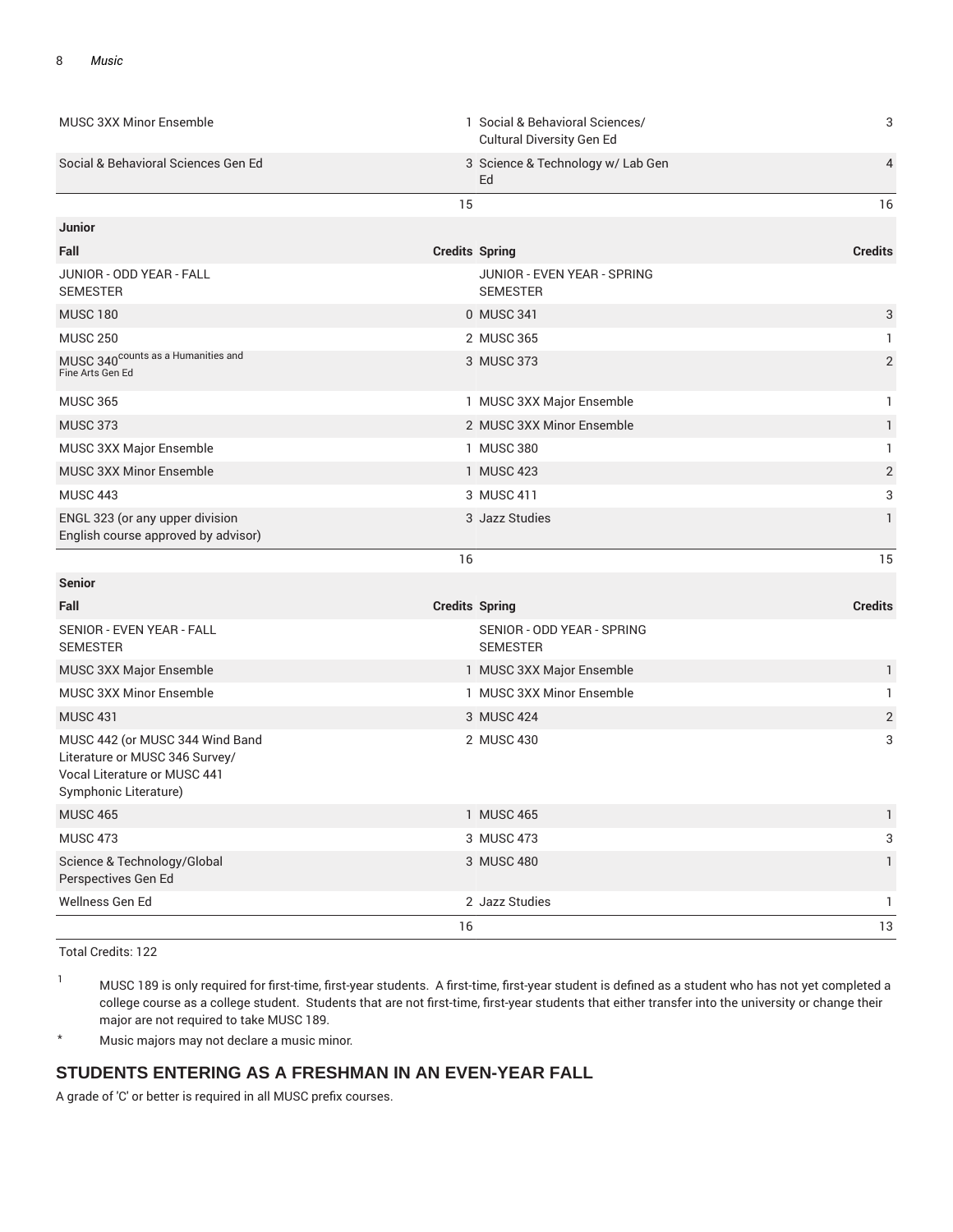| Freshman                                                                                                                   |                       |                                                                    |                |
|----------------------------------------------------------------------------------------------------------------------------|-----------------------|--------------------------------------------------------------------|----------------|
| Fall                                                                                                                       | <b>Credits Spring</b> |                                                                    | <b>Credits</b> |
| FRESHMAN - EVEN YEAR - FALL<br><b>SEMESTER</b>                                                                             |                       | MUSC 103 <sup>counts</sup> as a Humanities and<br>Fine Arts Gen Ed | 3              |
| <b>MUSC 130</b>                                                                                                            |                       | 3 MUSC 131                                                         | 3              |
| <b>MUSC 132</b>                                                                                                            |                       | 1 MUSC 133                                                         | 1              |
| <b>MUSC 165</b>                                                                                                            |                       | 1 MUSC 165                                                         | 1              |
| <b>MUSC 180</b>                                                                                                            |                       | 0 MUSC 173                                                         | 1              |
| MUSC 189 <sup>1</sup>                                                                                                      |                       | 1 MUSC 180                                                         | 0              |
| <b>ENGL 110</b>                                                                                                            |                       | 4 ENGL 120                                                         | 3              |
| <b>COMM 110</b>                                                                                                            |                       | 3 Quantitative Reasoning Gen Ed                                    | 3              |
| Science & Technology Gen Ed                                                                                                | 3                     |                                                                    |                |
|                                                                                                                            | 16                    |                                                                    | 15             |
| Sophomore                                                                                                                  |                       |                                                                    |                |
| Fall                                                                                                                       | <b>Credits Spring</b> |                                                                    | <b>Credits</b> |
| SOPHOMORE - ODD YEAR - FALL<br><b>SEMESTER</b>                                                                             |                       | SOPHOMORE - EVEN YEAR -<br><b>SPRING SEMESTER</b>                  |                |
| <b>MUSC 180</b>                                                                                                            |                       | 0 MUSC 180                                                         | 0              |
| <b>MUSC 230</b>                                                                                                            |                       | 3 MUSC 231                                                         | 3              |
| <b>MUSC 232</b>                                                                                                            |                       | 1 MUSC 233                                                         | 1              |
| <b>MUSC 265</b>                                                                                                            |                       | 1 MUSC 265                                                         | 1              |
| <b>MUSC 273</b>                                                                                                            |                       | 2 MUSC 273                                                         | $\overline{c}$ |
| MUSC 3XX Major Ensemble                                                                                                    |                       | 1 MUSC 3XX Major Ensemble                                          | 1              |
| <b>MUSC 3XX Minor Ensemble</b>                                                                                             |                       | 1 MUSC 3XX Minor Ensemble                                          | 1              |
| <b>MUSC 385</b>                                                                                                            |                       | 3 MUSC 423                                                         | 2              |
| Social & Behavioral Sciences Gen Ed                                                                                        |                       | 3 Science & Technology w/ Lab Gen<br>Ed                            | $\overline{4}$ |
|                                                                                                                            | 15                    |                                                                    | 15             |
| Junior                                                                                                                     |                       |                                                                    |                |
| Fall                                                                                                                       | <b>Credits Spring</b> |                                                                    | <b>Credits</b> |
| JUNIOR - EVEN YEAR - FALL<br><b>SEMESTER</b>                                                                               |                       | JUNIOR - ODD YEAR - SPRING<br><b>SEMESTER</b>                      |                |
| <b>MUSC 180</b>                                                                                                            |                       | 0 MUSC 341                                                         | 3              |
| <b>MUSC 250</b>                                                                                                            |                       | 2 MUSC 365                                                         | 1              |
| MUSC 340 <sup>counts</sup> as a Humanities and<br>Fine Arts Gen Ed                                                         |                       | 3 MUSC 373                                                         | $\overline{2}$ |
| <b>MUSC 365</b>                                                                                                            |                       | 1 MUSC 380                                                         | 1              |
| <b>MUSC 373</b>                                                                                                            |                       | 2 MUSC 3XX Major Ensemble                                          | $\mathbf{1}$   |
| MUSC 3XX Major ensemble                                                                                                    |                       | 1 MUSC 3XX Minor Ensemble                                          | $\mathbf{1}$   |
| MUSC 3XX Minor Ensemble                                                                                                    |                       | 1 MUSC 424                                                         | $\overline{2}$ |
| <b>MUSC 431</b>                                                                                                            |                       | 3 MUSC 430                                                         | 3              |
| MUSC 442 (or MUSC 344 Wind Band<br>Literature or MUSC 346 Survey/<br>Vocal Literature or MUSC 441<br>Symphonic Literature) |                       | 2 Jazz Studies                                                     | $\mathbf{1}$   |
| Jazz Studies                                                                                                               | 1                     |                                                                    |                |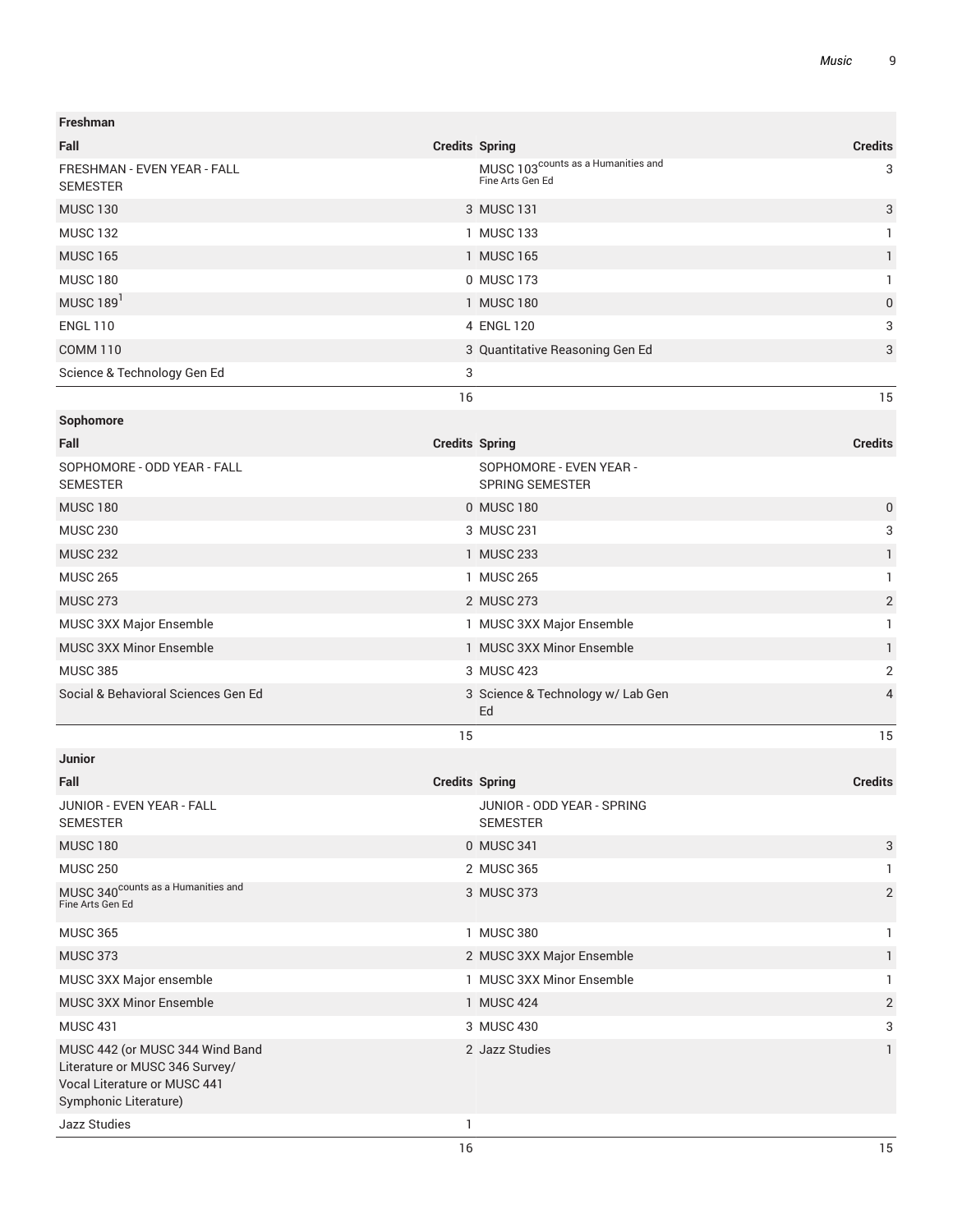| <b>Senior</b>                                                          |                                                                     |                |
|------------------------------------------------------------------------|---------------------------------------------------------------------|----------------|
| Fall                                                                   | <b>Credits Spring</b>                                               | <b>Credits</b> |
| SENIOR - ODD YEAR - FALL<br><b>SEMESTER</b>                            | SENIOR - EVEN YEAR - SPRING<br><b>SEMESTER</b>                      |                |
| MUSC 3XX Major Ensemble                                                | 1 MUSC 411                                                          | 3              |
| <b>MUSC 3XX Minor Ensemble</b>                                         | 1 MUSC 3XX Major Ensemble                                           |                |
| <b>MUSC 443</b>                                                        | 3 MUSC 3XX Minor Ensemble                                           |                |
| <b>MUSC 465</b>                                                        | 1 MUSC 465                                                          |                |
| <b>MUSC 473</b>                                                        | 3 MUSC 473                                                          | 3              |
| ENGL 323 (or any upper division<br>English course approved by advisor) | 3 MUSC 480                                                          |                |
| Wellness Gen Ed                                                        | 2 Social & Behavioral Sciences/<br><b>Cultural Diversity Gen Ed</b> | 3              |
| Science & Technology/Global<br>Perspectives Gen Ed                     | 3                                                                   |                |
|                                                                        | 17                                                                  | 13             |

<sup>1</sup> MUSC 189 is only required for first-time, first-year students. A first-time, first-year student is defined as a student who has not yet completed a college course as a college student. Students that are not first-time, first-year students that either transfer into the university or change their major are not required to take MUSC 189.

\* Music majors may not declare a music minor.

Please note this is a sample plan of study and not an official curriculum. Actual student schedules for each semester will vary depending on start year, education goals, applicable transfer credit, and course availability. Students are encouraged to work with their academic advisor on a regular basis to review degree progress and customize an individual plan of study.

# **FOR FRESHMAN ENROLLING FOR THE FIRST TIME IN ODD-YEAR FALL**

| Freshman                                                    |                                                                      |                |
|-------------------------------------------------------------|----------------------------------------------------------------------|----------------|
| Fall                                                        | <b>Credits Spring</b>                                                | <b>Credits</b> |
| FRESHMAN - ODD YEAR - FALL<br><b>SEMESTER</b>               | FRESHMAN - EVEN YEAR - SPRING<br><b>SEMESTER</b>                     |                |
| <b>MUSC 130</b>                                             | 3 MUSC 103 <sup>counts</sup> as a Humanities and<br>Fine Arts Gen Ed | 3              |
| <b>MUSC 132</b>                                             | 1 MUSC 131                                                           | 3              |
| MUSC 160 (Up to 2 semesters of<br>MUSC 165 with permission) | 1 MUSC 133                                                           | 1              |
| <b>MUSC 167</b>                                             | 1 MUSC 161                                                           |                |
| <b>MUSC 174</b>                                             | 1 MUSC 167                                                           |                |
| <b>MUSC 180</b>                                             | 0 MUSC 173                                                           |                |
| MUSC $1891$                                                 | 1 MUSC 175                                                           |                |
| MUSC 3XX Major Ensemble                                     | 1 MUSC 180                                                           | 0              |
| <b>ENGL 110</b>                                             | 4 MUSC 3XX Major Ensemble                                            |                |
| <b>COMM 110</b>                                             | 3 ENGL 120                                                           | 3              |
|                                                             | Quantitative Reasoning Gen Ed                                        | 3              |
|                                                             | 16                                                                   | 18             |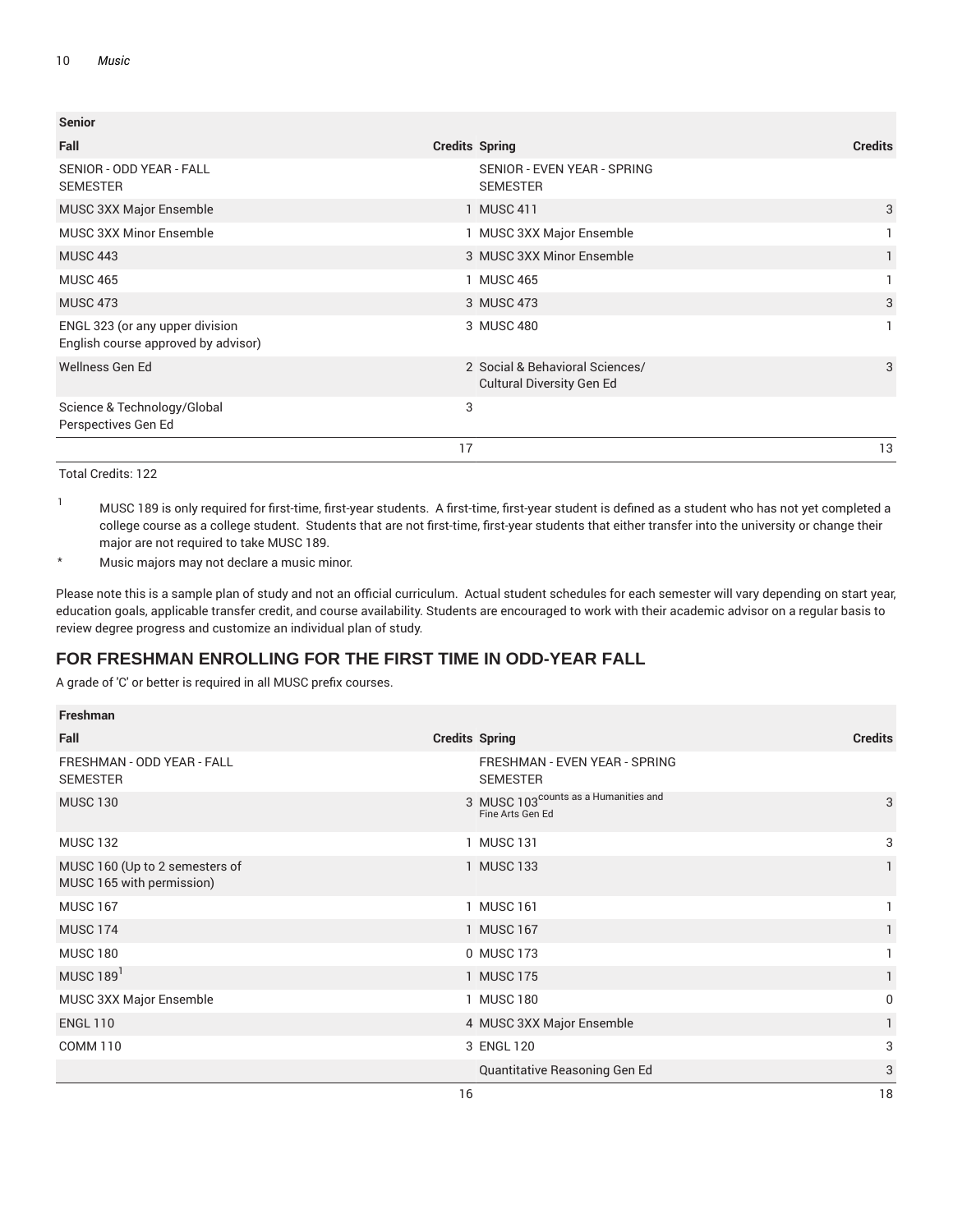| Sophomore                                                                          |                       |                                                                                                 |                |
|------------------------------------------------------------------------------------|-----------------------|-------------------------------------------------------------------------------------------------|----------------|
| Fall                                                                               | <b>Credits Spring</b> |                                                                                                 | <b>Credits</b> |
| SOPHOMORE - EVEN YEAR - FALL<br><b>SEMESTER</b>                                    |                       | SOPHOMORE - ODD YEAR - SPRING<br><b>SEMESTER</b>                                                |                |
| <b>MUSC 180</b>                                                                    |                       | 0 MUSC 180                                                                                      | 0              |
| <b>MUSC 230</b>                                                                    |                       | 3 MUSC 231                                                                                      | 3              |
| <b>MUSC 232</b>                                                                    |                       | 1 MUSC 233                                                                                      | 1              |
| <b>MUSC 260</b>                                                                    |                       | 1 MUSC 261                                                                                      | 1              |
| <b>MUSC 267</b>                                                                    |                       | 1 MUSC 267                                                                                      | $\mathbf{1}$   |
| <b>MUSC 273</b>                                                                    |                       | 1 MUSC 273                                                                                      | $\sqrt{2}$     |
| <b>MUSC 385</b>                                                                    |                       | 3 MUSC 3XX Major Ensemble                                                                       | $\mathbf{1}$   |
| MUSC 3XX Major Ensemble                                                            |                       | 1 Social & Behavioral Sciences/<br><b>Cultural Diversity Gen Ed</b>                             | 3              |
| Social & Behavioral Sciences Gen Ed                                                |                       | 3 Science & Technology w/Lab Gen Ed                                                             | 4              |
| Wellness Gen Ed                                                                    | 2                     |                                                                                                 |                |
|                                                                                    | 16                    |                                                                                                 | 16             |
| Junior                                                                             |                       |                                                                                                 |                |
| Fall                                                                               | <b>Credits Spring</b> |                                                                                                 | <b>Credits</b> |
| JUNIOR - ODD YEAR - FALL<br><b>SEMESTER</b>                                        |                       | JUNIOR - EVEN YEAR - SPRING<br><b>SEMESTER</b>                                                  |                |
| <b>MUSC 180</b>                                                                    |                       | 0 MUSC 341                                                                                      | 3              |
| <b>MUSC 250</b>                                                                    |                       | 2 MUSC 350                                                                                      | $\overline{2}$ |
| MUSC 340 <sup>counts</sup> as a Humanities and<br>Fine Arts Gen Ed                 |                       | 3 MUSC 367                                                                                      | 1              |
| <b>MUSC 349</b>                                                                    |                       | 2 MUSC 373                                                                                      | $\overline{2}$ |
| <b>MUSC 367</b>                                                                    |                       | 1 MUSC 3XX Major Ensemble                                                                       | $\mathbf{1}$   |
| <b>MUSC 373</b>                                                                    |                       | 2 MUSC 3XX Minor Ensemble                                                                       | 1              |
| MUSC 3XX Major Ensemble                                                            |                       | 1 MUSC 380                                                                                      | $\mathbf{1}$   |
| <b>MUSC 3XX Minor Ensemble</b>                                                     |                       | 1 MUSC 411 <sup>need 2</sup> courses of Advanced<br>Theory from MUSC 411, MUSC 430, MUSC<br>431 | 3              |
| FREN 101 (or German I)                                                             |                       | 4 FREN 102 (or German II)                                                                       | 4              |
| ENGL 323 (or any upper division<br>English course approved by advisor)             | 3                     |                                                                                                 |                |
|                                                                                    | 19                    |                                                                                                 | 18             |
| <b>Senior</b>                                                                      |                       |                                                                                                 |                |
| Fall                                                                               | <b>Credits Spring</b> |                                                                                                 | <b>Credits</b> |
| SENIOR - EVEN YEAR - FALL<br><b>SEMESTER</b>                                       |                       | SENIOR - ODD YEAR - SPRING<br><b>SEMESTER</b>                                                   |                |
| MUSC 3XX Major Ensemble                                                            |                       | 1 MUSC 346                                                                                      | $\overline{2}$ |
| MUSC 3XX Minor Ensemble                                                            |                       | 1 MUSC 3XX Major Ensemble                                                                       | 1              |
| MUSC 431 need 2 courses of Advanced<br>Theory from MUSC 411, MUSC 430, MUSC<br>431 |                       | 3 MUSC 3XX Minor Ensemble                                                                       | 1              |
| <b>MUSC 442</b>                                                                    |                       | 2 MUSC 430 <sup>need 2</sup> courses of Advanced<br>Theory from MUSC 411, MUSC 430, MUSC<br>431 | (3)            |
| <b>MUSC 467</b>                                                                    |                       | 1 MUSC 467                                                                                      | $\mathbf{1}$   |
|                                                                                    |                       |                                                                                                 |                |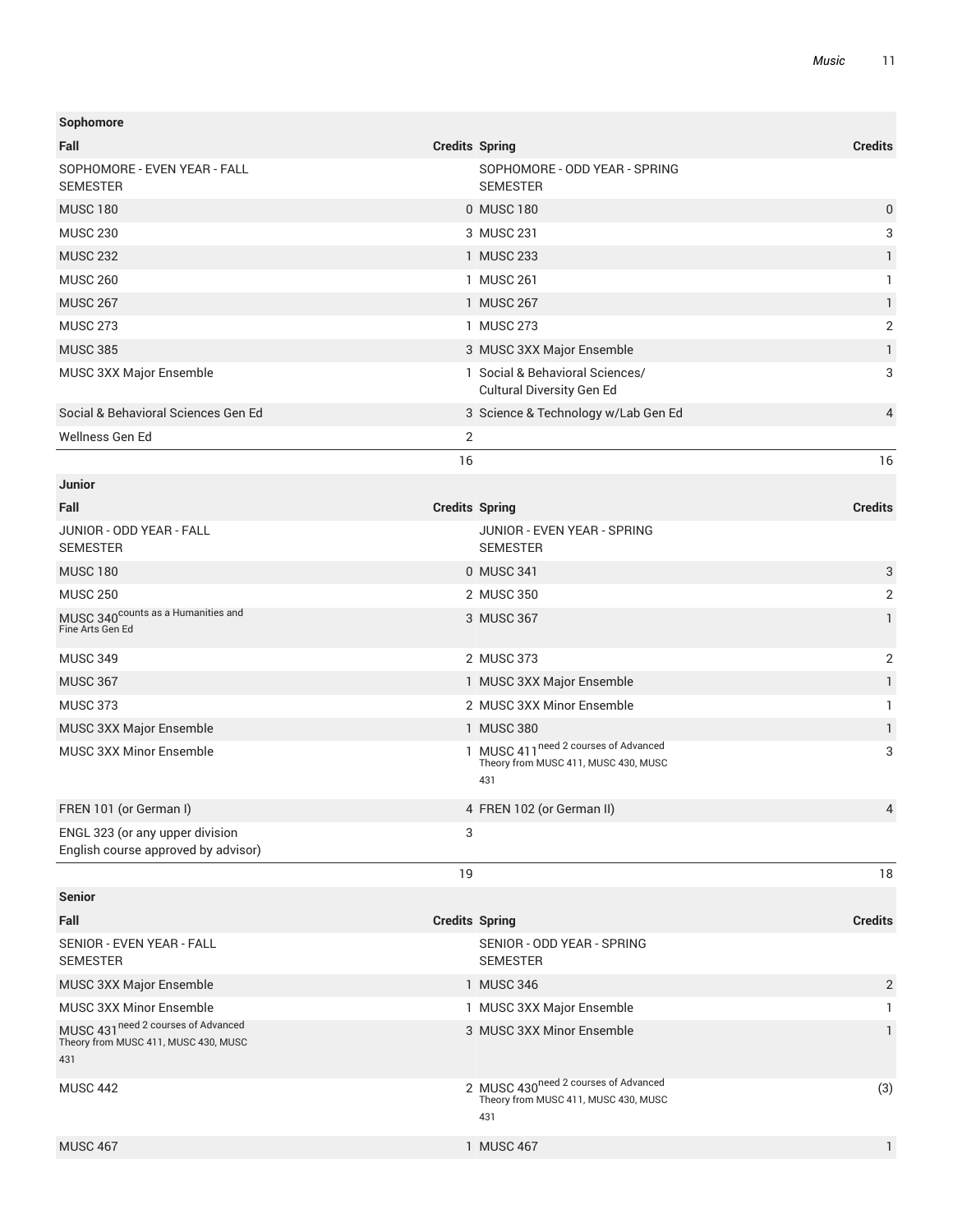| MUSC 473 (Students may take<br>THEA 268 Acting the Song I instead<br>of 3 credits of Supplementary<br>Applied Study) | 3 MUSC 473                  | 3  |
|----------------------------------------------------------------------------------------------------------------------|-----------------------------|----|
| GERM 101 (or French I)                                                                                               | 4 MUSC 480                  |    |
| Science & Technology/Global<br>Perspectives Gen Ed                                                                   | 3 GERM 102 (or French II)   | 4  |
|                                                                                                                      | Science & Technology Gen Ed | 3  |
|                                                                                                                      | 18                          | 16 |

<sup>1</sup> MUSC 189 is only required for first-time, first-year students. A first-time, first-year student is defined as a student who has not yet completed a college course as a college student. Students that are not first-time, first-year students that either transfer into the university or change their major are not required to take MUSC 189.

\* Music majors may not declare a music minor.

# **FOR FRESHMAN ENROLLING FOR THE FIRST TIME IN AN EVEN-YEAR FALL**

| <b>Freshman</b>                                |                       |                                                    |                           |
|------------------------------------------------|-----------------------|----------------------------------------------------|---------------------------|
| Fall                                           | <b>Credits Spring</b> |                                                    | <b>Credits</b>            |
| FRESHMAN - EVEN YEAR - FALL<br><b>SEMSTER</b>  |                       | FRESHAMN - ODD YEAR - SPRING<br><b>SEMESTER</b>    |                           |
| <b>MUSC 130</b>                                |                       | 3 MUSC 103                                         | $\ensuremath{\mathsf{3}}$ |
| <b>MUSC 132</b>                                |                       | 1 MUSC 131                                         | 3                         |
| <b>MUSC 160</b>                                |                       | 1 MUSC 133                                         | $\mathbf{1}$              |
| <b>MUSC 167</b>                                |                       | 1 MUSC 161                                         | $\mathbf{1}$              |
| <b>MUSC 174</b>                                |                       | 1 MUSC 167                                         | $\mathbf{1}$              |
| <b>MUSC 180</b>                                |                       | 0 MUSC 173                                         | $\mathbf{1}$              |
| <b>MUSC 189</b>                                |                       | 1 MUSC 175                                         | $\mathbf{1}$              |
| MUSC 3XX Major Ensemble                        |                       | 1 MUSC 180                                         | 0                         |
| <b>ENGL 110</b>                                |                       | 4 MUSC 3XX Major Ensemble                          | 1                         |
| <b>COMM 110</b>                                |                       | 3 ENGL 120                                         | 3                         |
|                                                |                       | Quantitative Reasoning Gen Ed                      | 3                         |
|                                                | 16                    |                                                    | 18                        |
| Sophomore                                      |                       |                                                    |                           |
| Fall                                           | <b>Credits Spring</b> |                                                    | <b>Credits</b>            |
| SOPHOMORE - ODD YEAR - FALL<br><b>SEMESTER</b> |                       | SOPHOMORE - EVEN YEAR -<br><b>SPRING SEMESTER</b>  |                           |
| <b>MUSC 180</b>                                |                       | 0 MUSC 180                                         | $\pmb{0}$                 |
| <b>MUSC 230</b>                                |                       | 3 MUSC 231                                         | 3                         |
| <b>MUSC 232</b>                                |                       | 1 MUSC 233                                         | $\mathbf{1}$              |
| <b>MUSC 260</b>                                |                       | 1 MUSC 261                                         | 1                         |
| <b>MUSC 267</b>                                |                       | 1 MUSC 267                                         | $\mathbf{1}$              |
| <b>MUSC 273</b>                                |                       | 1 MUSC 273                                         | $\sqrt{2}$                |
| <b>MUSC 385</b>                                |                       | 3 MUSC 3XX Major Ensemble                          | $\mathbf{1}$              |
| MUSC 3XX Major Ensemble                        |                       | 1 Social & Behavioral/Cultural<br>Diversity Gen Ed | 3                         |